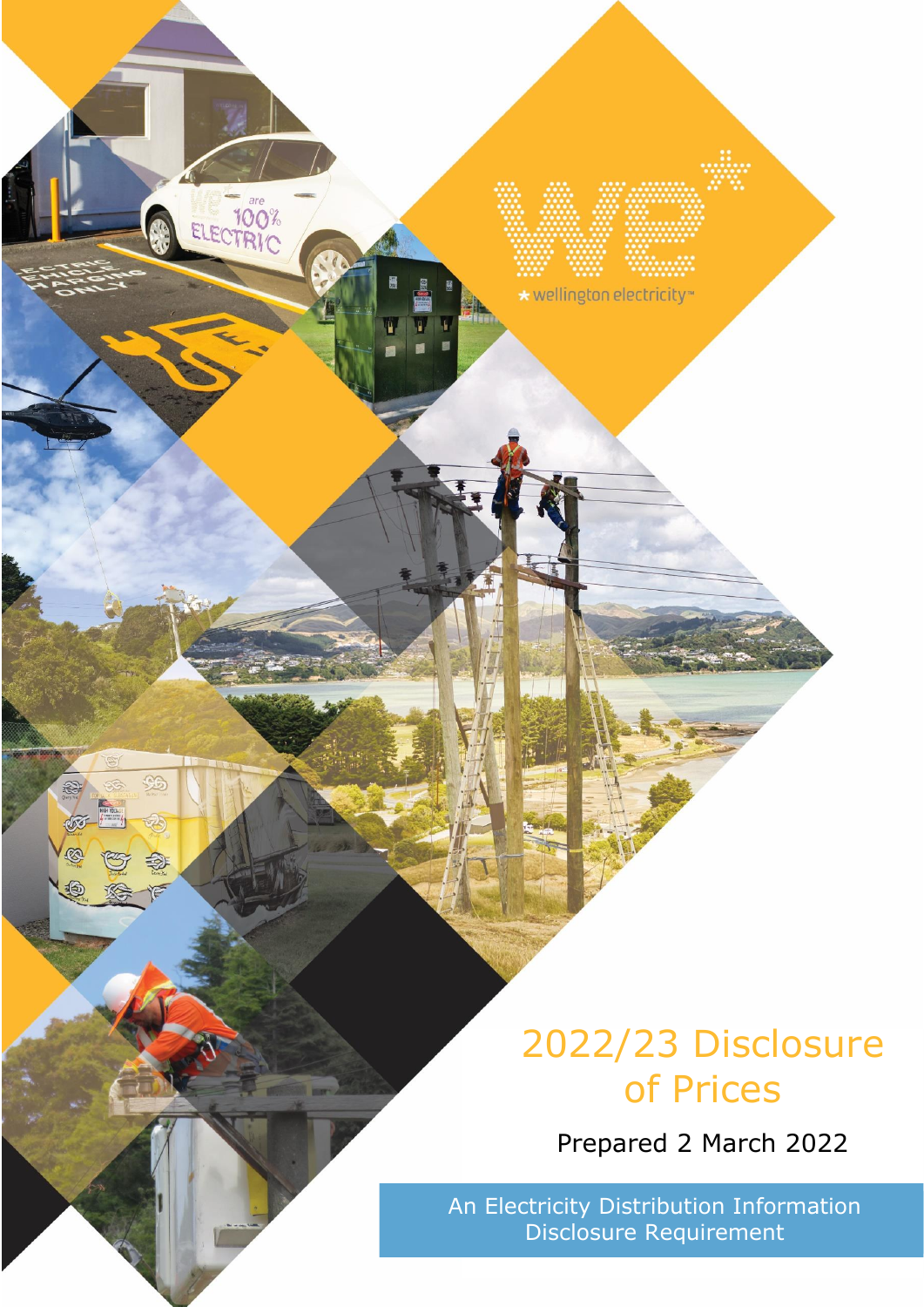

### 1 **Disclosure requirements**

This document has been prepared to comply with the following requirements in the Electricity Distribution Information Disclosure Determination 2012:

### *Disclosure of prices*

- *2.4.18 Every EDB must at all times publicly disclose-*
	- *(1) Each current price expressed in a manner that enables consumers to determine-*
		- *(a) the consumer group or consumer groups applicable to them;*
		- *(b) the total price for electricity lines services applicable to them;*
		- *(c) the prices represented by each price component applicable to them;*
		- *(d) the amount of each current price that is attributable to transmission charges;*
	- *(2) The number (or estimated number) of consumers which must pay each price;*
	- *(3) The date at which each price was or will be first introduced;*
	- *(4) The price that was payable immediately before each current price (if any) expressed in the manner referred to in subclause (1) above.*
- *2.4.19 Every EDB must, at least 20 working days before changing or withdrawing a price or introducing a new price that is payable by 5 or more consumers-*
	- *(1) Publicly disclose-*
		- *(a) the information specified in clause 2.4.18 above in respect of that price;*
		- *(b) an explanation of the reasons for the new price or the changed or withdrawn price;*
	- *(2) In addition, either-*
		- *(a) give written notice to each consumer by whom that price is, or in the case of a withdrawn price would have been, payable, including the information specified in clause 2.4.18 above in respect of that price; or*
		- *(b) notify consumers in the news section of either-*
			- *(i) 2 separate editions of each newspaper; or*
			- *(ii) news media accessible using the internet that is widely read by consumers connected to EDB's network;*
		- *(c) notification under subclause (2)(b) above must provide details of the price, including-*
			- *(i) the changed price alongside the immediately preceding price applicable; and*
			- *(ii) contact details where further details of the new or changed price can be found including the URL of the EDB's publicly accessible website.*
- *2.4.20 Every EDB must, in respect of-*
	- *(1) All new prices payable; or*

一个情况的。

*(2) In the case of withdrawn prices, the prices which would have been payable;* 

*by 4 or fewer consumers, at least 20 working days before introducing a new price, give written notice to each consumer by whom that price is payable, the information specified in clause 2.4.18 above in respect of that price.*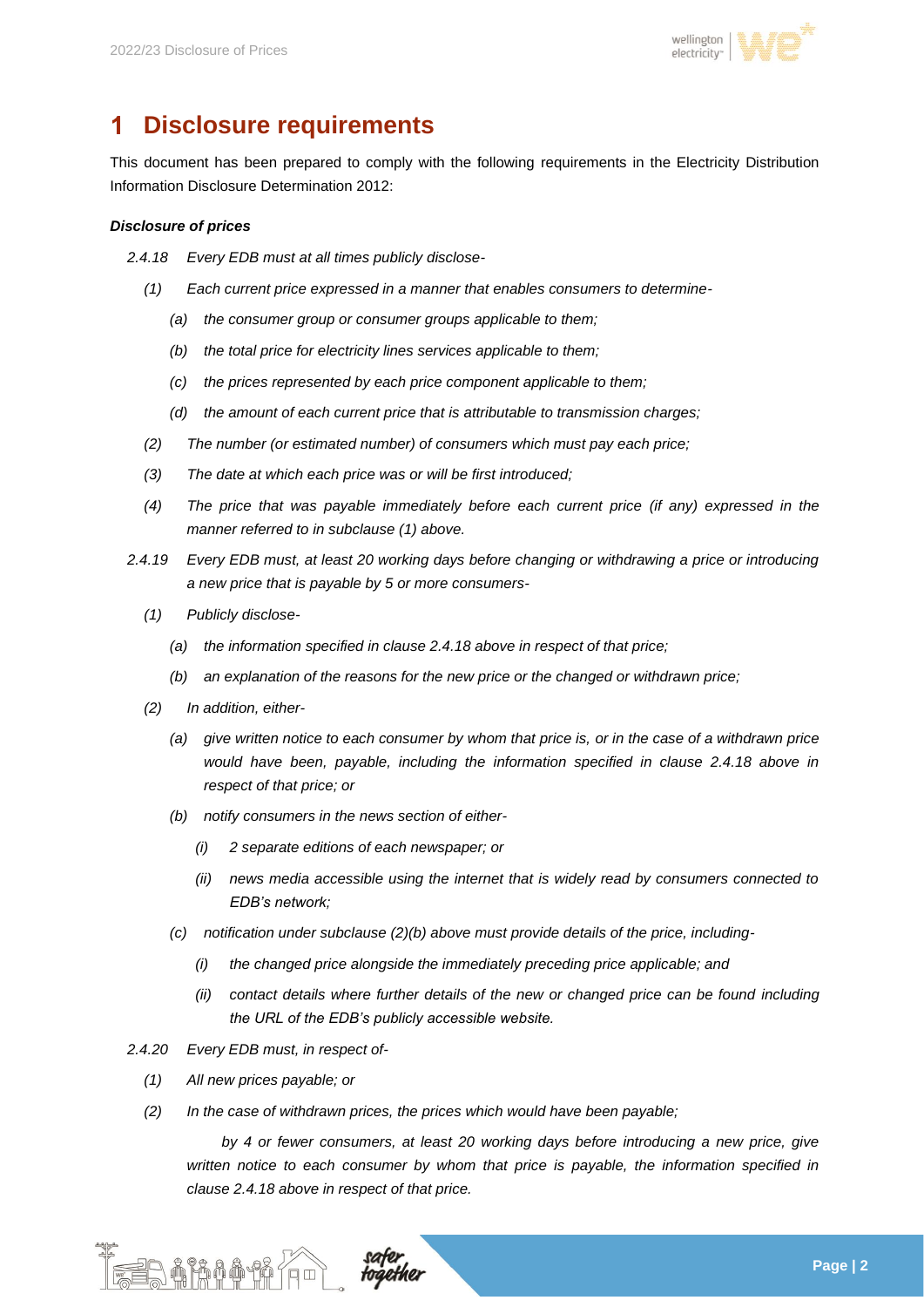

### $\mathbf{2}$ **Summary of changes to pricing structures**

No changes have been made to pricing structures this regulatory year.

Last year Wellington Electricity Lines Limited (WELL) applied Time of Use (ToU) prices to all residential consumers which have a communicating smart meter. Our consultation with retailers before the new prices were applied showed that some retailer billing processes and billing systems could not provide the peak and off peak data needed to apply ToU prices. To provide those retailers more time to update their system, we included an anytime variable and an all inclusive price option within the ToU codes with the expectation that retailers could submit data to these codes until they were ready to provide data in the peak and off-peak format.

The figure below shows that approximability 40% of customers are currently being billed using peak and offpeak prices. About 55% of customers have communicating smart meters but aren't submitting data in the peak/off peak format. This year we will be encouraging retailers to update their systems and processes to apply ToU prices as intended. We are considering whether to apply higher prices to those who don't next year.



Figure 1 - ToU uptake

We have retained last year's ToU pricing structure changes in this Disclosure of Prices to assist consumers still transiting to using ToU prices. Our website provides useful tools and guidance on how to benefits from the new prices: https://www.welectricity.co.nz/disclosures/pricing/time-of-use-pricing/.

#### $2.1$ **Residential ToU prices**

ToU prices were applied to all residential consumers from 1 April 2021.

#### $2.2$ **Eligibility criteria**

Alternative prices are available for meters that cannot provide the half hour data needed to calculate ToU prices. The alternative prices reflect previous current anytime variable and all inclusive price structure. The eligibility for the 'alternative pricing', are:

• Consumers who do not have communicating smart meters that record consumption data in 30 minute time periods needed to calculate ToU prices.

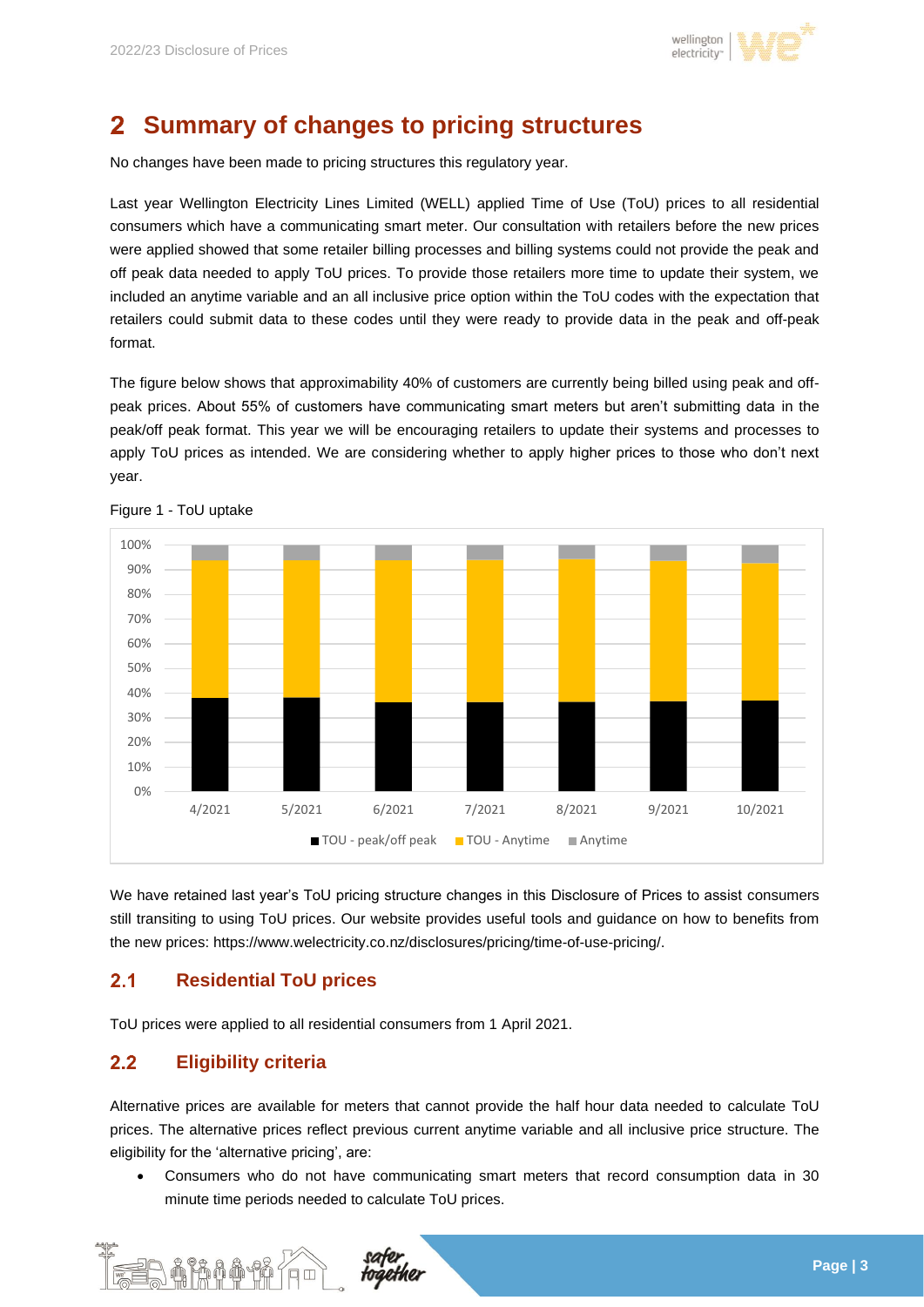

- ICPs with intermittent or stopped communications,
- Retailers who do not have smart meter agreements with meter providers,
- Retailers who need validation process and billing system upgrades to process half hour consumption data needed to calculate ToU prices.

Details of the eligibility criteria are provided in the Network Pricing Schedule which can be found on WELL's website. WELL does expect that retailers will correct issues which prevent data being provided in half hour increments. In time, only those ICPs who do not have communicating smart meters will be exempt from ToU prices.

#### $2.2.1$ **Pricing categories**

The final price categories are provided Network Pricing Schedule which can be found on WELL's website.

#### $2.2.2$ **Residential ToU pricing structure**

Our residential ToU pricing structure reflects demand patterns *and* aligns with other network distribution ToU structures. Aligning pricing structures with other networks will help minimise implementation costs for retailers. Our ToU pricing structure is summarised in [Figure 2.](#page-3-0)

| <b>Design</b><br>parameter | <b>Industry</b><br>standard? | <b>Approach</b>                                            | <b>Comment</b>                                                                                                                                                                                                                                                                                                                                              |
|----------------------------|------------------------------|------------------------------------------------------------|-------------------------------------------------------------------------------------------------------------------------------------------------------------------------------------------------------------------------------------------------------------------------------------------------------------------------------------------------------------|
| Hourly Pattern             | Υ                            | AM peak = $7$ to 11<br>PM peak = $5$ to $9$<br>No shoulder | A shoulder period has not been included as<br>consumers changing their 'discretionary' load<br>are most likely to do this using timers on<br>appliances (e.g. EV charging, or dishwashers)<br>and are unlikely to discriminate between a peak<br>and shoulder. In addition, a daytime shoulder<br>will over-signal the value of midday solar<br>production. |
| <b>Weekly Pattern</b>      | Υ                            | No peak periods on<br>weekends                             | Low-cost weekend concept is relatively simple<br>for consumers to understand and adjust to.                                                                                                                                                                                                                                                                 |
| Seasonal Pattern           | Υ                            | Consistent<br>signals<br>year-round                        | Seasonal pattern adds complexity (for supply<br>chain and consumers) and exacerbates winter<br>energy hardship for vulnerable consumers<br>facing budgeting challenges.                                                                                                                                                                                     |

### <span id="page-3-0"></span>Figure 2 - ToU price structure



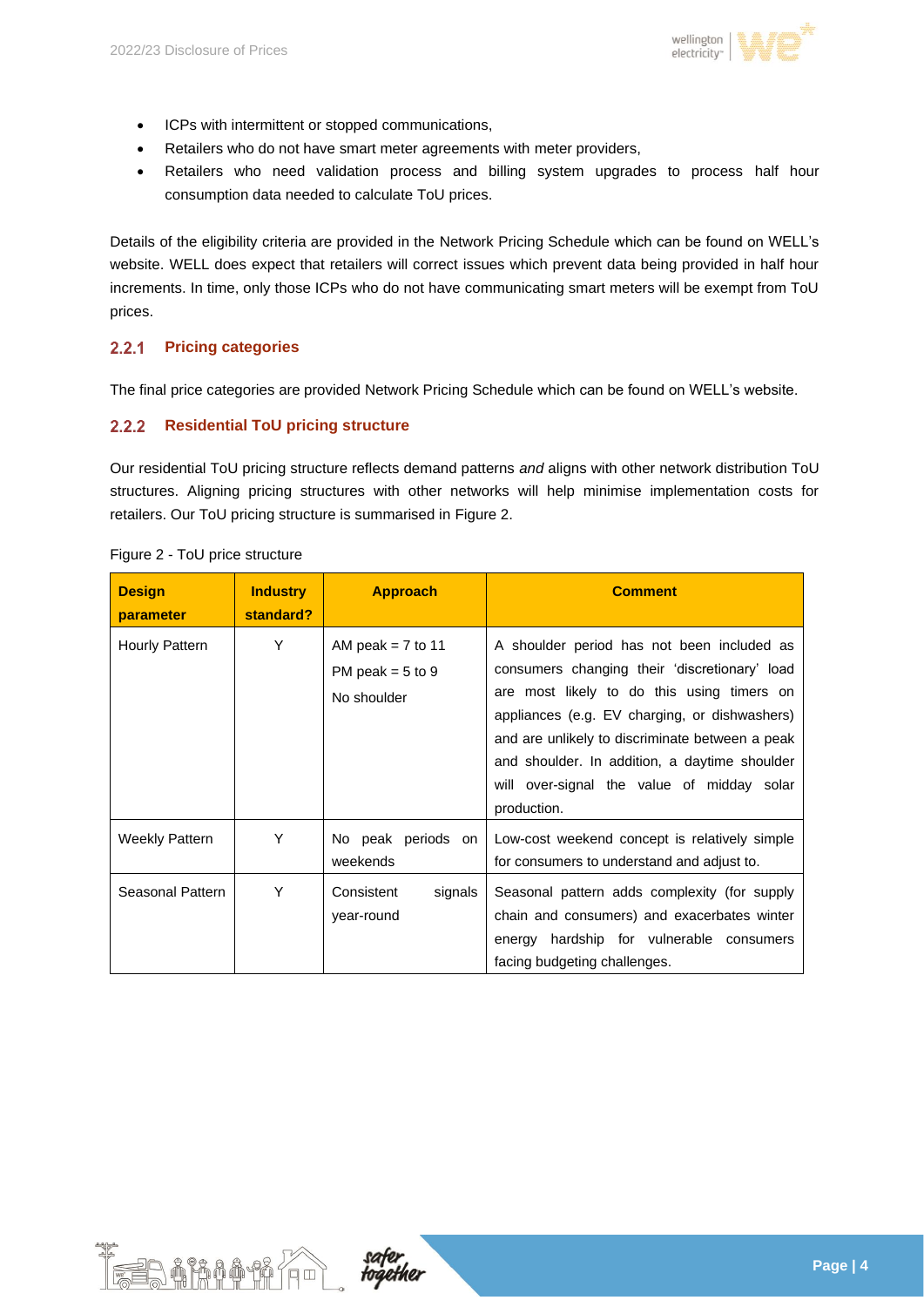

[Figure 3](#page-4-0) below illustrates the residential ToU pricing structure.



### <span id="page-4-0"></span>Figure 3 – Residential ToU pricing structure

[Figure 4](#page-4-1) compares the standard time periods against demand patterns on our network. The residential ToU structure is a good match to the Wellington region's demand patterns.



<span id="page-4-1"></span>Figure 4 - Illustrating the peak pricing period's alignment with peak demand

ToU unit rates have been designed so that the pricing signals are consistent with WELL's existing prices and its unit rates for ripple control. A common fixed charge has been used for all residential consumers, with the exception of the low fixed charge restrictions which WELL will continue to apply in accordance with the applicable rules, noting that the current low fixed user restrictions are expected to change as a result of the Electricity Price Review recommendations.

ToU prices will not be applied to dedicated control prices as dedicated control prices are already low to reflect that this tariff provides WELL with the ability to move the supply of energy during peak demand periods.

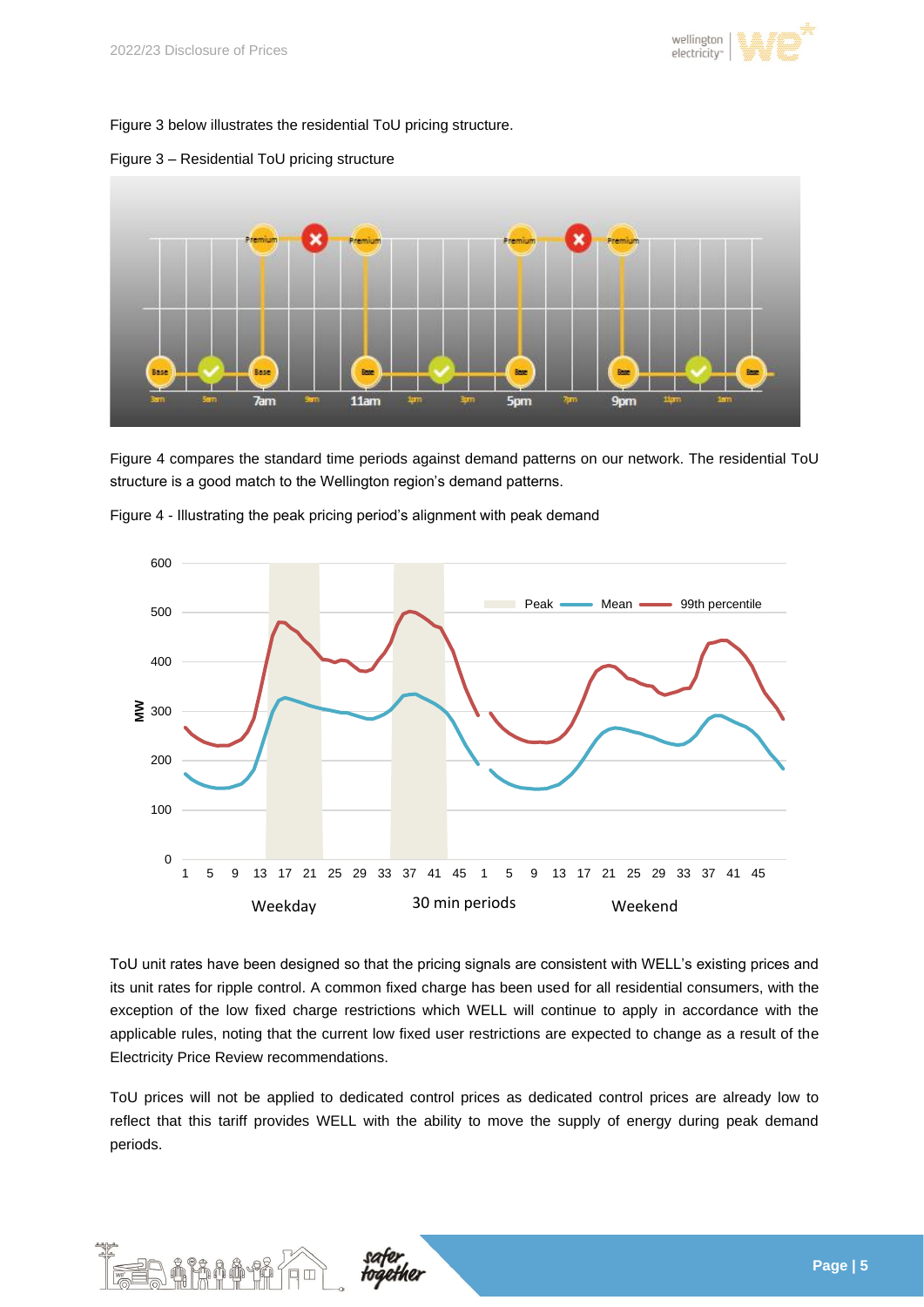

Residential ToU prices and their eligibility criteria are provided in the 2022/23 Network Pricing Schedule along with all of WELL's prices. The 2022/23 Network Pricing Schedule which can be found on WELL's website.

### 3 **Consumer groups**

This section sets out the rationale and criteria for our consumer groups.

#### $3.1$ **Defining consumer groups**

WELL has adopted the following consumer groups for pricing purposes:

- Standard contracts:
	- o Residential Low User (RLU);
	- o Residential Standard User (RSU);
	- o Residential Low User EV and Battery Storage (RLUEVB);
	- o Residential Standard User EV and Battery Storage (RSUEVB);
	- o Residential Low User Time of Use (RLUTOU);
	- o Residential Standard User Time of Use (RSUTOU);
	- o General Low Voltage Connection (GLV);
	- o General Transformer Connection (GTX); and
	- o Unmetered (G).
- Non-standard contracts.

Consumers are grouped by voltage level connection, end use, and their utilisation of electricity assets. As an example, the General Transformer Connection group does not make use of the low voltage (LV) reticulation network, as it connects directly to the high voltage network via a dedicated transformer.

Our Price Schedule is provided in Appendix 1 (called WELL's electricity delivery price schedule) sets out prices for the 2022/23 year for the standard contract consumer groups. Non-standard contract consumer groups are notified directly of their pricing.

The criteria used by WELL to allocate consumers to consumer groups is as follows:

#### **Residential (including EVB and Time of Use)**  $3.1.1$

The Residential consumer groups are consistent with the definition of "Domestic consumer" in the Low Fixed Charge Regulations, where the primary use of the point of connection is a home not normally used for any business activity. Consumers in these groups almost exclusively are connected to the LV Network, place similar capacity demands on the network, and can use night boost<sup>1</sup> and controlled<sup>2</sup> tariffs, provided they have the required metering, dedicated interruptible load and meet other eligibility criteria.

<sup>&</sup>lt;sup>2</sup> A controlled supply is a supply that allows WELL to control energy supply to permanently wired appliances, such as hot water cylinders. The load control associated with a controlled supply is not operated based on specific daily times.



 $1$  Night boost is a separately metered supply to permanently wired appliances, such as night store heaters, which are switched on and off at specific times. Night boost supply will be switched on during the night period (11pm to 7am) and for a minimum two hour boost period during the day (generally between 1pm to 3pm). Customers on EVB plans are not eligible for night boost pricing.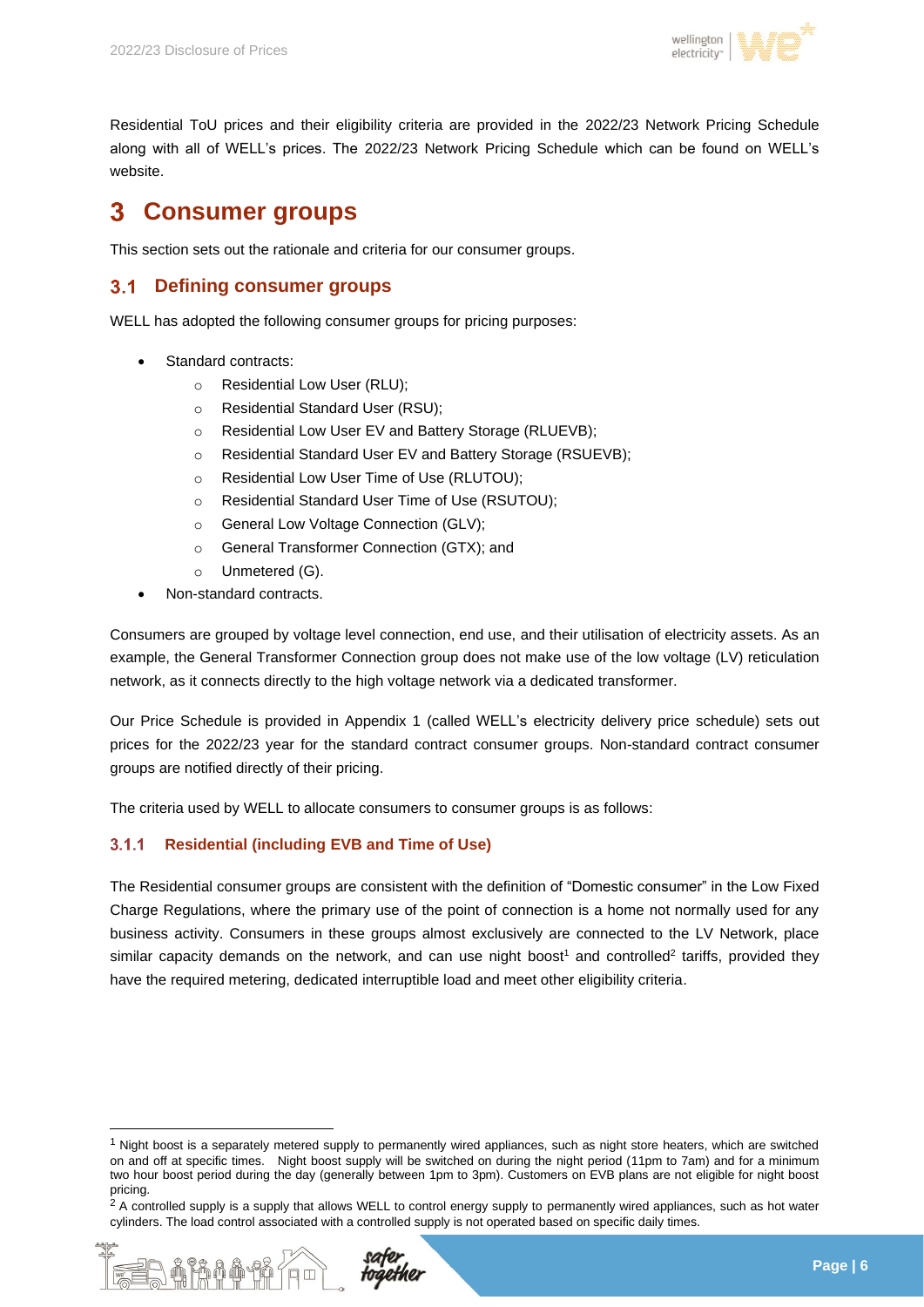

WELL has three types of residential prices – (1) ToU prices that signal peak congestion periods, (2) an alternative price for residential consumers who do not have meters that can provide the data to calculate ToU prices and (3) ToU prices for EV and battery customers. Each of the three types of prices has a low user and standard user variant, resulting in six residential price categories in total. The residential price categories are:

| <b>Price category</b>                                                       | <b>Price</b><br>category<br>code | <b>Purpose</b>                                                                                                                                                                                                                           |  |  |  |  |
|-----------------------------------------------------------------------------|----------------------------------|------------------------------------------------------------------------------------------------------------------------------------------------------------------------------------------------------------------------------------------|--|--|--|--|
| Residential Low User<br>Time of Use                                         | <b>RLUTOU</b>                    | ToU prices signal peak and off peak periods of network demand.<br>These are our standard residential consumer prices that most                                                                                                           |  |  |  |  |
| <b>Residential Standard</b><br>User Time of Use                             | <b>RSUTOU</b>                    | residential consumers will be on. Lower off peak prices encourage<br>consumers to use energy away from the more expensive peak<br>periods. Customers who move their energy use away from peak<br>periods will benefit from lower prices. |  |  |  |  |
| <b>Residential Low User</b>                                                 | <b>RLU</b>                       | Alternative prices for consumers that do not have meters that can                                                                                                                                                                        |  |  |  |  |
| <b>Residential Standard</b><br>User                                         | <b>RSU</b>                       | provide the half hour data needed to calculate ToU prices. We<br>estimate that about 10% of consumers will need these price<br>categories.                                                                                               |  |  |  |  |
| <b>Residential Low User</b><br>Electric Vehicle &<br><b>Battery Storage</b> | <b>RLUEVB</b>                    | These price categories are legacy ToU prices for Electric Vehicle and<br>Battery consumers. These prices operate in the same way as the ToU<br>prices but have different price levels. In the future we expect to                        |  |  |  |  |
| <b>Residential Standard</b><br>User Electric Vehicle<br>& Battery Storage   | <b>RSUEVB</b>                    | combine these prices with residential ToU prices and offer an<br>alternative manage charging price for EV and Battery consumers at a<br>similar price level as the current EV and Battery ToU prices.                                    |  |  |  |  |

A low user (Residential Low User, Residential Low User Electric Vehicle and Battery and Residential Low User Time of Use) is a residential consumer who consumes less than 8,000 kWh per year and who is on a low fixed charge retail pricing plan. The Low Fixed Charge Regulations require electricity distribution businesses (EDB's) to offer a pricing plan to domestic low users with a fixed price of no more than 15 cents per day.

A standard user (Residential Standard User, Residential Standard User Electric Vehicle and Battery and Residential Standard User Time of Use) is a residential consumer who consumes more than 8,000 kWh per year.

Time of Use prices (Residential Low User Time of Use and Residential Standard User Time of Use) apply to all residential customers – these are our primary residential price category's. Time of Use prices provide customers with the opportunity to save money by changing when they use energy to less congested period of the day. To be eligible for Time of Use, a customer must be a residential customer as defined in WELL's Pricing Methodology Disclosure. A customer must also have an advanced meter with reliable communication (AMI meters that provide usage in half hour increments). This is required to allow different prices to be applied to different times of the day.

Customers who do not have an advanced meter with reliable communication are eligible for the alternative Residential Low User and Residential Standard default price categories. These alternative prices do not need data in half hour increments.

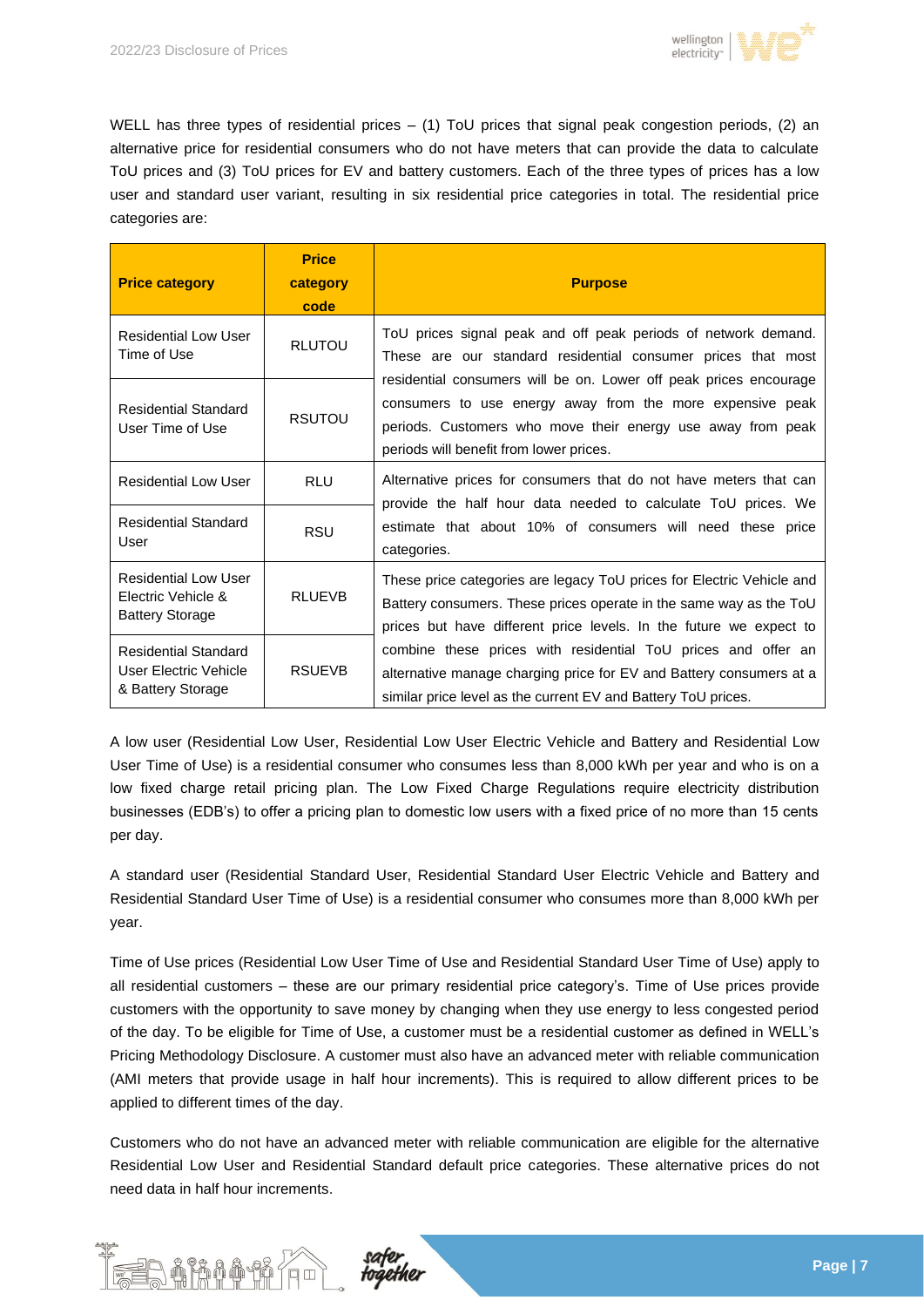

See the Network Pricing Schedule (which can be found on WELL's website) for details around eligibility for the different residential prices.

Previously, Time of Use was only available to registered Electric Vehicles (EV) which met capacity specifications and households with a smart meter. The new Time of Use category does not have the same restrictions and will enable a wider range of customers to save money if they change move their energy use to off peak periods of the day<sup>3</sup>. Managing congestion on the Wellington network supports the electrification of New Zealand's vehicle fleet and industrial processes – essential steps to achieving New Zealand's zero carbon targets.

WELL will continue to offer EVB pricing to EV and Battery consumers. When EV prices were introduced in 2016, the unit rates were set lower than would normally be available to customers with Uncontrolled or Allinclusive metering configurations. The lower rate was intended to help support the introduction of what was at the time was a relatively new technology by partially offsetting the high purchase price of EVs.

Only private owners of Electric Vehicles (EV) with a battery capacity of 12kWh and above and/or household battery systems of 4kWh capacity and above, who also have a smart meter, are eligible for the EV and battery price plans RLUEVB and RSUEVB. For electric vehicle eligibility, only private PHEV and private registered EVs qualify for this plan. Scooters or bikes do not qualify. RLUEVB and RSUEVB are optional plans and customers can choose the Residential ToU price categories.

WELL is trialling new technology to allow the charging of EV's to be managed when the network is congested and will consider new prices for this service in the future for customers with EV's.

#### $3.1.2$ **General Low Voltage Connection**

The General Low Voltage Connection group is connected to the LV network with a connection capacity of up to 1500kVA, where the premises are a non-residential site used for business activity (e.g. a shop or a farm).

#### $3.1.3$ **General Transformer Connection**

The General Transformer Connection group includes consumers who receive supply from a transformer, owned by WELL and dedicated to supplying a single consumer, where the premises is a non-residential site used for business activity.

#### $3.1.4$ **Voltage and asset distinctions**

The following figure depicts the relationship between consumer groups, load and asset utilisation characteristics.

 $3$  This assumes that a consumer uses a retailer that offers Time of Use prices.

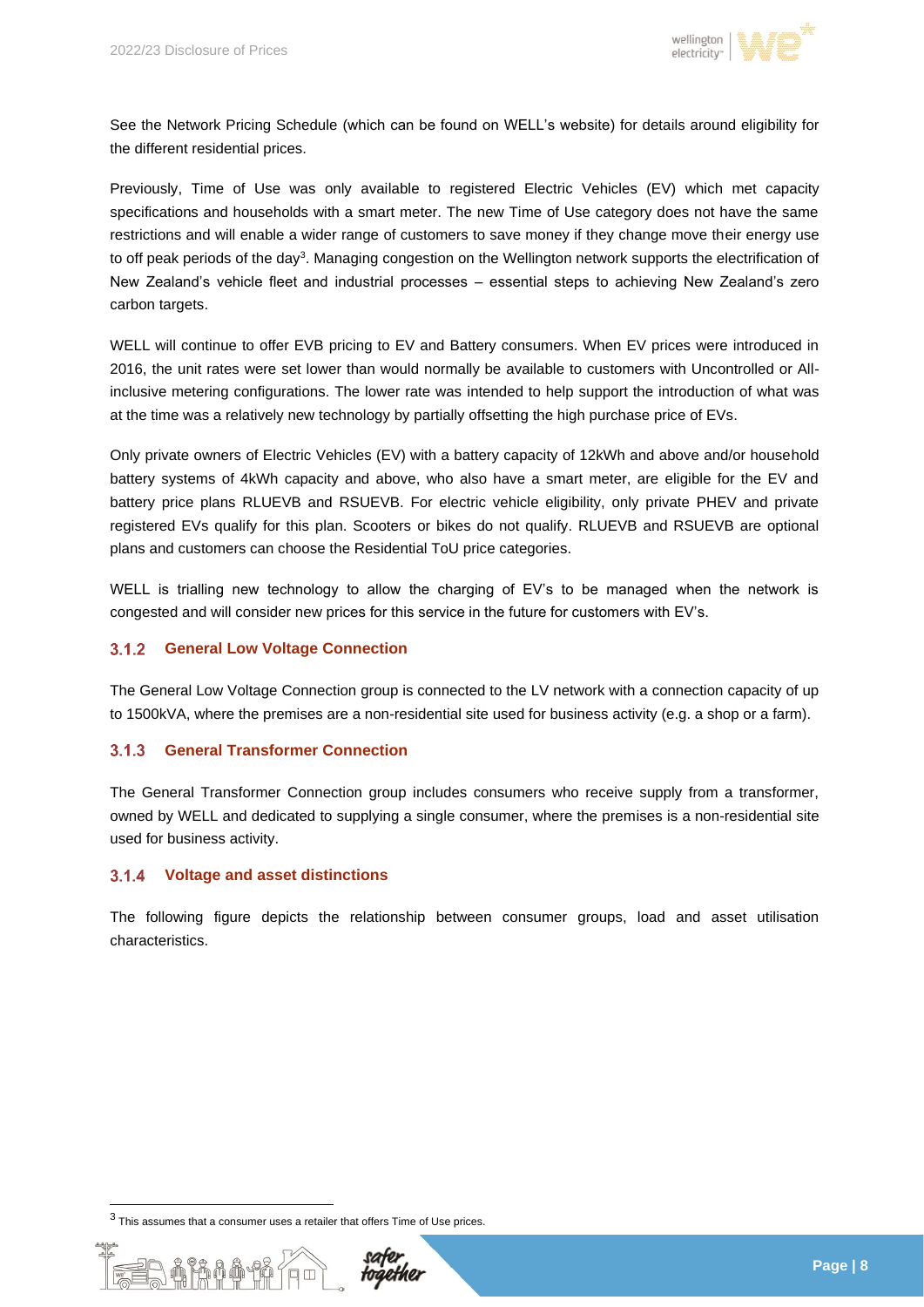

| <b>Connection asset</b><br>characteristics | <b>Unmetered</b> | <b>Residential</b> | <b>General Low</b><br><b>Voltage</b> | <b>General</b><br><b>Transformer</b> | Non-<br><b>Standard</b> |
|--------------------------------------------|------------------|--------------------|--------------------------------------|--------------------------------------|-------------------------|
| $lt;1$ kVA                                 | $\checkmark$     |                    |                                      |                                      |                         |
| $\epsilon$ =15kVA                          |                  | $\checkmark$       | $\checkmark$                         | $\checkmark$                         |                         |
| $>15kVA$ & $\leq$ 69kVA                    |                  |                    | $\checkmark$                         | $\checkmark$                         |                         |
| $>69kVA$ & $\leq$ 138kVA                   |                  |                    | $\checkmark$                         | $\checkmark$                         |                         |
| $>138kVA$ & $\leq 300kVA$                  |                  |                    | $\checkmark$                         | $\checkmark$                         |                         |
| $>300kVA$ & $<=1500kVA$                    |                  |                    | $\checkmark$                         | $\checkmark$                         |                         |
| >1500kVA                                   |                  |                    |                                      | ✓                                    | ✓                       |
| Low voltage                                | $\checkmark$     | $\checkmark$       | $\checkmark$                         | $\checkmark$                         |                         |
| Transformer                                | $\checkmark$     | $\checkmark$       | $\checkmark$                         | $\checkmark$                         | $\checkmark$            |
| <b>High voltage</b>                        |                  |                    |                                      | $\checkmark$                         | $\checkmark$            |
| <b>Dedicated assets</b>                    | $\sqrt{4}$       |                    |                                      | $\sqrt{5}$                           | $\sqrt{6}$              |

Figure 5 - Consumer group and load characteristics

#### $3.1.5$ **Non-standard contracts**

The non-standard contracts group is made up of consumers who have atypical connection characteristics. For non-standard consumers, a confidential agreement exists between WELL and the individual consumer which sets out the terms and conditions for the supply of the electricity lines services including the price.

In accordance with its Customer Contributions Policy<sup>7</sup>, WELL uses the following criteria to determine if a non-standard contract is appropriate:

- The consumer represents an unusual credit risk; or
- The consumer wants to reserve future network capacity; or
- There are unusual asset ownership or demarcation issues; or
- The consumer and/or WELL wishes to contract for additional services not covered in standard contracts; or
- The site to be connected has unusual locational or security issues; or
- Any other unusual circumstances that WELL, at its discretion, considers warranting the use of a non-standard rather than standard contract.

<sup>7</sup> Available at[: www.welectricity.co.nz/disclosures/customer-contributions/](http://www.welectricity.co.nz/disclosures/customer-contributions/)



<sup>4</sup> Streetlight circuits

<sup>5</sup> Transformers

<sup>6</sup> Dedicated network assets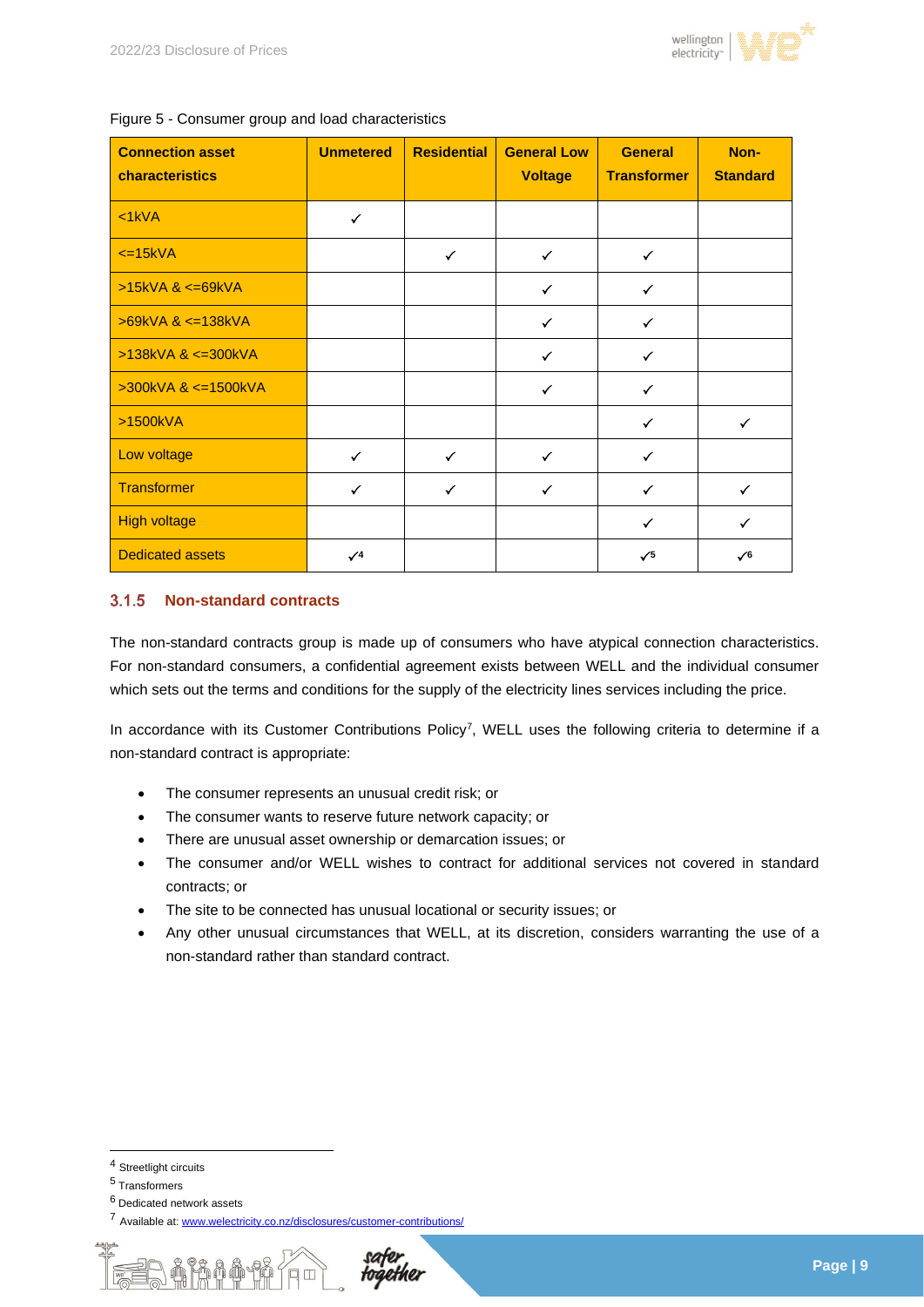

#### $3.1.6$ **Unmetered**

The Unmetered consumer group includes consumers who do not have any metering because the cost of metering is prohibitive relative to their consumption. This includes streetlights, bus shelters, traffic lights etc.

### **Change in prices from 2021/22 disclosure** 4

Prices for all consumers are set in accordance with the Electricity Distribution Services Input Methodologies Determination 2012, 3 April 2018 (Input Methodologies) and Electricity Distribution Services Default Price-Quality Path (Wellington Electricity transition) Amendments Determination 2020 (DPP Determination 2020) which are defined by the Commerce Commission. The DPP Determination 2020 allows WELL to recover a net allowable revenue for the 1 April 2022 to 31 March 2023 assessment period of \$93.0m. The Input Methodology's define how pass-through and recoverable costs are treated.

In 2022/23, WELL will be in its second year of the regulatory period determined by the DPP Determination 2020. Prices include:

- Regulatory allowances provided by the DPP3 Determination<sup>8</sup>
- Transpower transmission costs;
- Pass-through costs;
- Other recoverable costs; and
- Cost of supply allocations.

Prices for residential consumers are also adjusted to comply with the LFC Regulations.

The figure below summarises the change in lines charges for the 1 April 2022 to 31 March 2023 regulatory year compared to the previous year. The percentage change is calculated as a weighted average of all prices.

| Price change element                                                                      | Contribution to total average change in delivery<br>prices |  |  |
|-------------------------------------------------------------------------------------------|------------------------------------------------------------|--|--|
| Change in allowances (from 2021/22 to 2022/23)                                            | 1.2%                                                       |  |  |
| Transpower transmission charges                                                           | 0.2%                                                       |  |  |
| ACOT charges                                                                              | 0.2%                                                       |  |  |
| Pass-through costs (rates, levies, etc)                                                   | 0.4%                                                       |  |  |
| Other recoverable costs (incl. wash-ups, incentives and<br>pass-through balance movement) | $-0.8%$                                                    |  |  |
| Total change in revenue                                                                   | $1.1\%$                                                    |  |  |
| Volume changes                                                                            | $-2.6%$                                                    |  |  |
| Total weighted average price change                                                       | $-1.5%$                                                    |  |  |

### Figure 6 - Change in delivery charge

不吊品

<sup>8</sup> As defined in Electricity Distribution Services Default Price-Quality Path Determination 2020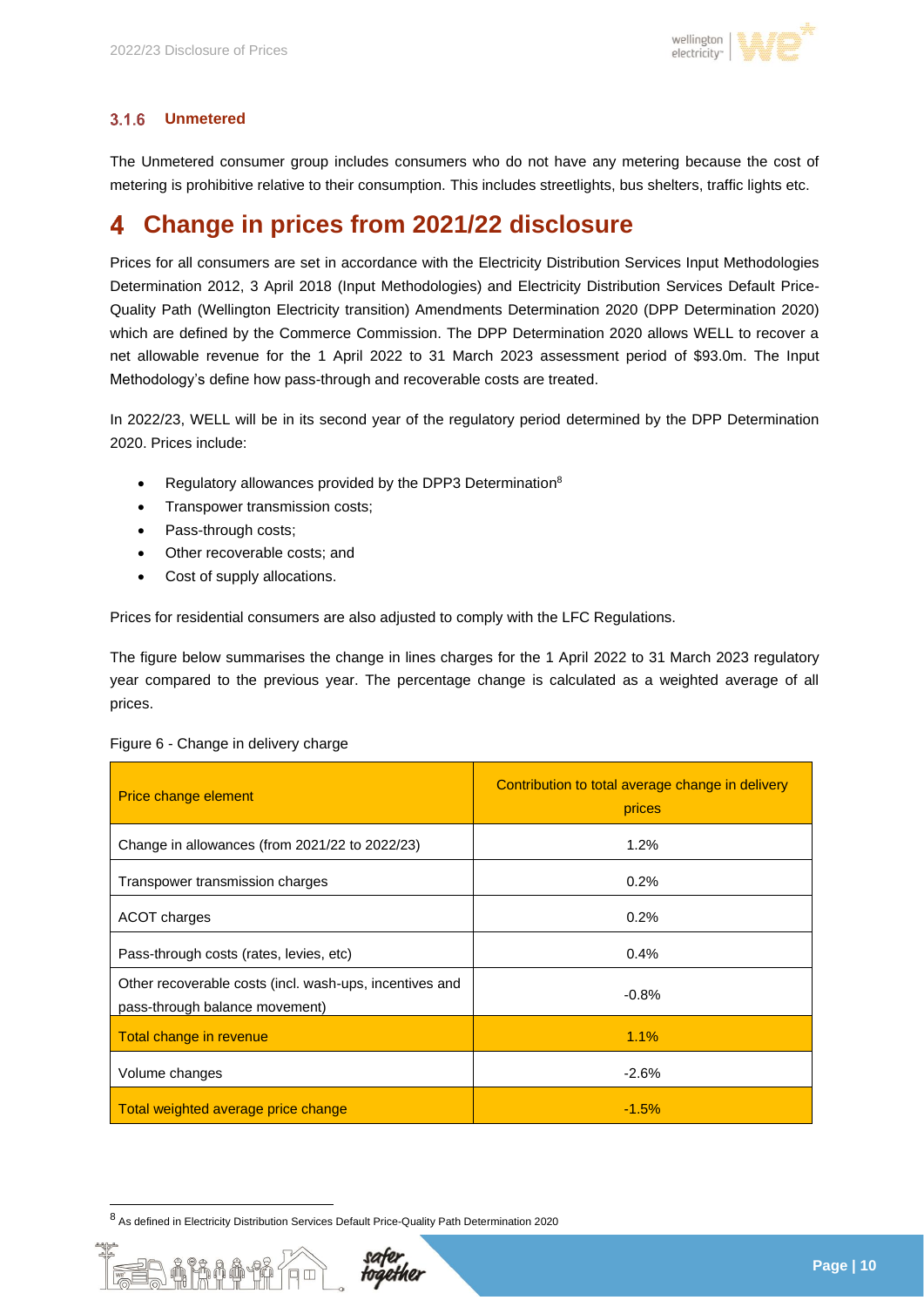

#### $4.1$ **Electricity line charge schedule**

In accordance with clause 2.4.18, WELL's Electricity lines charges are provided in Appendix 1. Prices apply from 1 April 2022 to 31 March 2023.

WELL's electricity delivery prices exclude the following:

- The provision of metering equipment or load management equipment which is located at the Point of Connection to the electricity network;
- The cost of the end consumer fittings; and
- Goods and Services Tax (GST).

## **Description of price components**

WELL's prices are comprised of two key components:

- 1. Distribution price component revenue collected from this component of prices are set by the Commerce Commission and ensures that the business recovers what the Commission determines as a sufficient return on an efficient level of forecast operating and capital expenditure.
- 2. Pass-through and recoverable cost price component relates to charges incurred by WELL from third parties as part of running the distribution network which are passed through to customers at cost, Other recoverable costs are also included in this price component. Specific components include:
	- i. **Transpower transmission charges**: These are charges payable to the national electricity grid operator, Transpower, to transport energy from generators to WELL's network. This includes connection charges, interconnection charges and new investment charges. WELL passes these charges onto consumers at cost.
	- ii. **Avoided Cost of Transmission (ACOT):** WELL pays ACOT charges to large distributed generators (injection capacity of 200kVA or greater) within WELL's network in recognition that these generators may cause WELL to avoid Transpower charges. These distributed generators reduce WELL's reliance on Transpower's transmission grid at peak times as peak demand is partly served through these distributed generators. WELL recognises these Transpower savings by paying an ACOT payment to the local distributed generator and WELL in turn pass these charges on to consumers at cost.

ACOT charges can fluctuate significantly depending on how much the distributed generation contributes to reducing coincident demand on the network in line with the lower North Island transmission peaks.

- iii. **Fire and Emergency New Zealand levies:** These levies are passed onto consumers at cost.
- iv. **Pass-through costs:** This includes Local Council rates, Commerce Commission levies, Electricity Authority levies and Utilities Disputes Limited levies. WELL passes on these charges to consumers at cost.
- v. **Other recoverable costs:** Other recoverable costs include items such as regulatory wash-ups, innovation allowances and incentives which are allowed to be recovered or passed back through prices under the DPP.



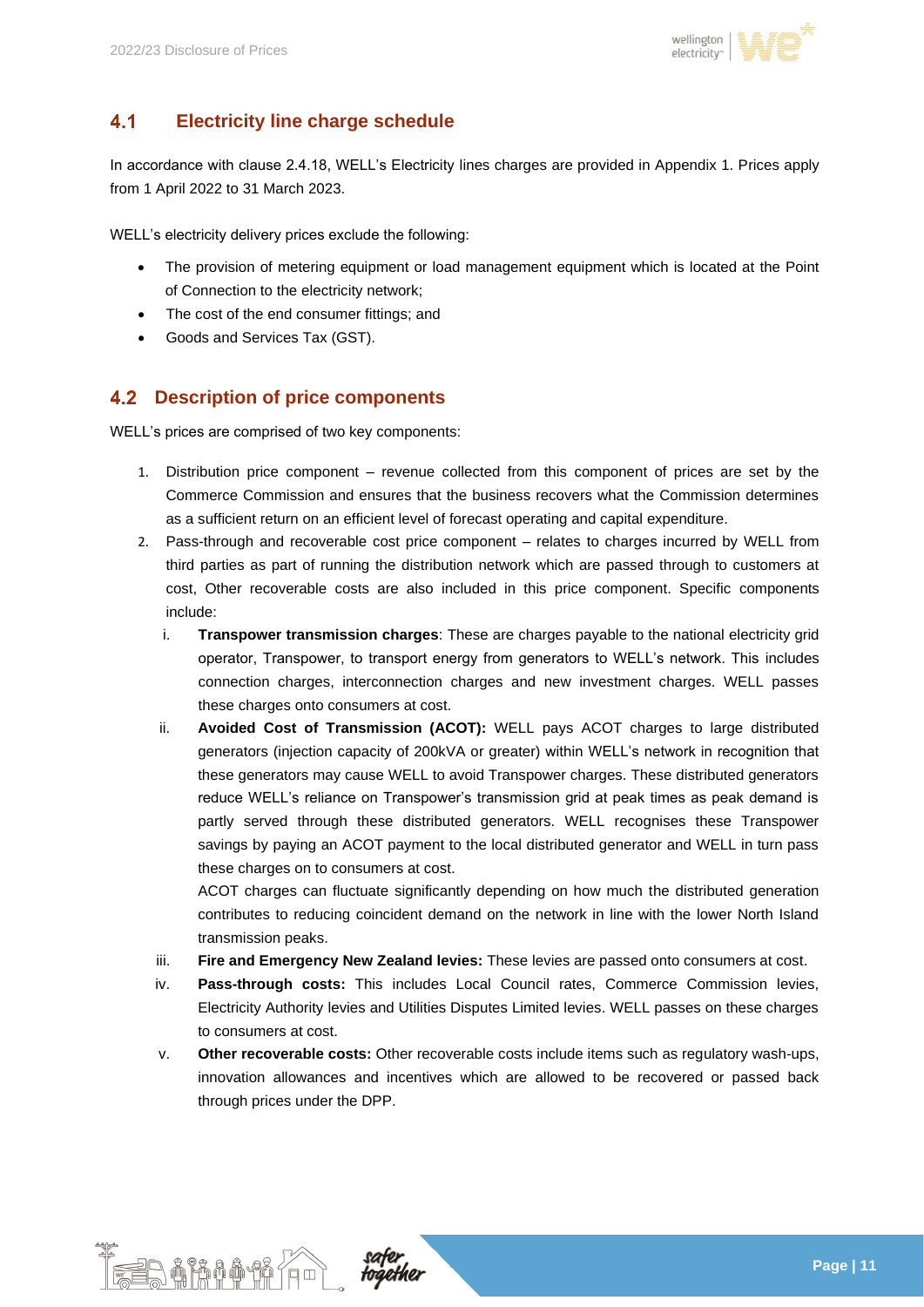

Lines charges represent around 30-40% of the total electricity bill paid by consumers. However, consumers should be aware that energy retailers will package up our prices into their own retail offerings and the actual impact on consumer electricity bills will vary according to price plans, consumption and the extent to which energy retailers pass through WELL's network prices. Consumers should check with their energy retailer if they wish to further understand the actual impact on their total electricity bill.

### **Public disclosure of 2022/23 prices** 5

In accordance with clause 2.4.19(2)(b) 2022/23 prices were publicly disclosed as required by regulation. A summary of prices was advertised in the Dominion Post hardcopy edition on 26 February 2022 and on the Stuff website from 23 February 2022.

In accordance with clause 2.4.20, WELL notified consumers on Non-standard individual contracts of price changes in writing in February and March 2022. Price changes for these customers are guided by contractual agreements which may not coincide with standard price changes.



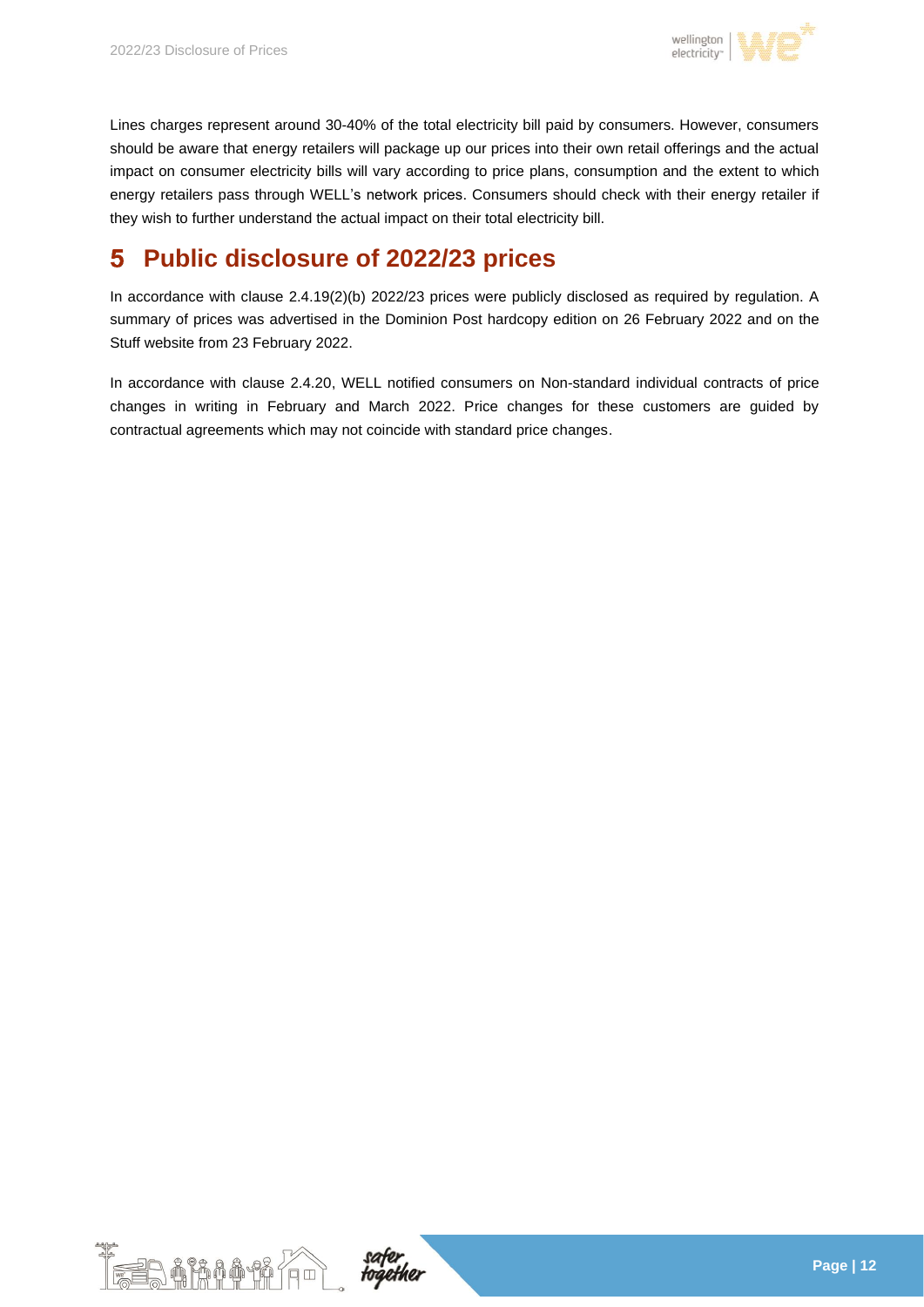

# **Appendix 1: WELL's electricity delivery price schedule** 1 April 2022 to 31 March 2023<sup>9</sup>

Delivery charges applicable 1 April 2022 – 31 March 2023<sup>10</sup>

|                                |                                                                                   |              |                                                                                | <b>1 April 2022</b>          |                                               |                          |
|--------------------------------|-----------------------------------------------------------------------------------|--------------|--------------------------------------------------------------------------------|------------------------------|-----------------------------------------------|--------------------------|
| Code                           | <b>Description</b>                                                                | <b>Units</b> | <b>Estimated numbers</b><br>of consumers as at<br>31 January 2022 <sup>1</sup> | <b>Distribution</b><br>price | <b>Pass-through</b><br>& recoverable<br>price | <b>Delivery</b><br>price |
| <b>Residential Time of Use</b> |                                                                                   |              |                                                                                |                              |                                               |                          |
| <b>RLUTOU-FIXD</b>             | Residential low user time of use daily                                            | \$/con/day   | 86,787                                                                         | 0.1800                       | 0.1200                                        | 0.3000                   |
| RLUTOU-UC                      | Residential low user time of use uncontrolled                                     | \$/kWh       |                                                                                | 0.0555                       | 0.0365                                        | 0.0920                   |
| <b>RLUTOU-AICO</b>             | Residential low user time of use all inclusive                                    | \$/kWh       |                                                                                | 0.0441                       | 0.0289                                        | 0.0730                   |
| RLUTOU-P-UC                    | Residential low user time of use peak <sup>2</sup>                                | \$/kWh       |                                                                                | 0.0652                       | 0.0601                                        | 0.1253                   |
| RLUTOU-OP-UC                   | Residential low user time of use off-peak <sup>3</sup>                            | \$/kWh       |                                                                                | 0.0499                       | 0.0254                                        | 0.0753                   |
| RLUTOU-P-AI                    | Residential low user time of use all inclusive peak <sup>2</sup>                  | \$/kWh       |                                                                                | 0.0580                       | 0.0495                                        | 0.1075                   |
| RLUTOU-OP-AI                   | Residential low user time of use all inclusive off-peak <sup>3</sup>              | \$/kWh       |                                                                                | 0.0378                       | 0.0197                                        | 0.0575                   |
| <b>RLUTOU-CTRL</b>             | Residential low user time of use controlled                                       | \$/kWh       |                                                                                | 0.0287                       | 0.0189                                        | 0.0476                   |
| <b>RLUTOU-NITE</b>             | Residential low user time of use night boost                                      | \$/kWh       |                                                                                | 0.0097                       | 0.0065                                        | 0.0162                   |
| <b>RLUTOU-DGEN</b>             | Residential low user time of use small scale distributed generation               | \$/kWh       |                                                                                | 0.0000                       | 0.0000                                        | 0.0000                   |
| <b>RSUTOU-FIXD</b>             | Residential standard user time of use daily                                       | \$/con/day   | 58,068                                                                         | 0.5486                       | 0.4489                                        | 0.9975                   |
| RSUTOU-UC                      | Residential standard user time of use uncontrolled                                | \$/kWh       |                                                                                | 0.0362                       | 0.0241                                        | 0.0603                   |
| RSUTOU-AICO                    | Residential standard user time of use all inclusive                               | \$/kWh       |                                                                                | 0.0250                       | 0.0164                                        | 0.0414                   |
| RSUTOU-P-UC                    | Residential standard user time of use peak <sup>2</sup>                           | \$/kWh       |                                                                                | 0.0487                       | 0.0449                                        | 0.0936                   |
| RSUTOU-OP-UC                   | Residential standard user time of use off-peak <sup>3</sup>                       | \$/kWh       |                                                                                | 0.0293                       | 0.0143                                        | 0.0436                   |
| RSUTOU-P-AI                    | Residential standard user time of use all inclusive peak <sup>2</sup>             | \$/kWh       |                                                                                | 0.0408                       | 0.0350                                        | 0.0758                   |
| RSUTOU-OP-AI                   | Residential standard user time of use all inclusive off-peak <sup>3</sup>         | \$/kWh       |                                                                                | 0.0177                       | 0.0081                                        | 0.0258                   |
| RSUTOU-CTRL                    | Residential standard user time of use controlled                                  | \$/kWh       |                                                                                | 0.0112                       | 0.0072                                        | 0.0184                   |
| <b>RSUTOU-NITE</b>             | Residential standard user time of use night boost                                 | \$/kWh       |                                                                                | 0.0087                       | 0.0057                                        | 0.0144                   |
| RSUTOU-DGEN                    | Residential standard user time of use small scale distributed generation          | \$/kWh       |                                                                                | 0.0000                       | 0.0000                                        | 0.0000                   |
| <b>Residential</b>             |                                                                                   |              |                                                                                |                              |                                               |                          |
| <b>RLU-FIXD</b>                | Residential low user daily                                                        | \$/con/day   | 4,550                                                                          | 0.1800                       | 0.1200                                        | 0.3000                   |
| RLU-24UC                       | Residential low user uncontrolled                                                 | \$/kWh       |                                                                                | 0.0555                       | 0.0365                                        | 0.0920                   |
| RLU-AICO                       | Residential low user all inclusive                                                | \$/kWh       |                                                                                | 0.0441                       | 0.0289                                        | 0.0730                   |
| <b>RLU-CTRL</b>                | Residential low user controlled                                                   | \$/kWh       |                                                                                | 0.0287                       | 0.0189                                        | 0.0476                   |
| <b>RLU-NITE</b>                | Residential low user night boost                                                  | \$/kWh       |                                                                                | 0.0097                       | 0.0065                                        | 0.0162                   |
| <b>RLU-DGEN</b>                | Residential low user small scale distributed generation                           | \$/kWh       |                                                                                | 0.0000                       | 0.0000                                        | 0.0000                   |
| <b>RSU-FIXD</b>                | Residential standard user daily                                                   | \$/con/day   | 4,929                                                                          | 0.5486                       | 0.4489                                        | 0.9975                   |
| RSU-24UC                       | Residential standard user uncontrolled                                            | \$/kWh       |                                                                                | 0.0362                       | 0.0241                                        | 0.0603                   |
| RSU-AICO                       | Residential standard user all inclusive                                           | \$/kWh       |                                                                                | 0.0250                       | 0.0164                                        | 0.0414                   |
| <b>RSU-CTRL</b>                | Residential standard user controlled                                              | \$/kWh       |                                                                                | 0.0112                       | 0.0072                                        | 0.0184                   |
| <b>RSU-NITE</b>                | Residential standard user night boost                                             | \$/kWh       |                                                                                | 0.0087                       | 0.0057                                        | 0.0144                   |
| <b>RSU-DGEN</b>                | Residential standard user small scale distributed generation                      | \$/kWh       |                                                                                | 0.0000                       | 0.0000                                        | 0.0000                   |
|                                | Residential Electric Vehicle and Battery Storage <sup>4</sup>                     |              |                                                                                |                              |                                               |                          |
| RLUEVB-FIXD                    | Residential low user EV & battery storage daily                                   | \$/con/day   | 204                                                                            | 0.1800                       | 0.1200                                        | 0.3000                   |
| RLUEV B-PEAK                   | Residential low user EV & battery storage peak <sup>2</sup>                       | \$/kWh       |                                                                                | 0.0777                       | 0.0687                                        | 0.1464                   |
| RLUEVB-OFFPEAK                 | Residential low user EV & battery storage off-peak <sup>3</sup>                   | \$/kWh       |                                                                                | 0.0336                       | 0.0298                                        | 0.0634                   |
| <b>RLUEVB-CTRL</b>             | Residential low user EV & battery storage controlled                              | \$/kWh       |                                                                                | 0.0287                       | 0.0189                                        | 0.0476                   |
| RLUEVB-DGEN                    | Residential low user EV & battery storage small scale distributed generation      | \$/kWh       |                                                                                | 0.0000                       | 0.0000                                        | 0.0000                   |
| <b>RSUEVB-FIXD</b>             | Residential standard user EV & battery storage daily                              | \$/con/day   | 171                                                                            | 0.6530                       | 0.5133                                        | 1.1663                   |
| RSUEVB-PEAK                    | Residential standard user EV & battery storage peak <sup>2</sup>                  | \$/kWh       |                                                                                | 0.0570                       | 0.0506                                        | 0.1076                   |
| RSUEVB-OFFPEAK                 | Residential standard user EV & battery storage off-peak <sup>3</sup>              | \$/kWh       |                                                                                | 0.0133                       | 0.0117                                        | 0.0250                   |
| RSUEVB-CTRL                    | Residential standard user EV & battery storage controlled                         | \$/kWh       |                                                                                | 0.0112                       | 0.0072                                        | 0.0184                   |
| RSUEVB-DGEN                    | Residential standard user EV & battery storage small scale distributed generation | \$/kWh       |                                                                                | 0.0000                       | 0.0000                                        | 0.0000                   |
|                                |                                                                                   |              |                                                                                |                              |                                               |                          |

- 1. Estimated numbers of consumers are based on the number of connections on our network.
- 2. The residential ToU and EVB plan peak hours are: Monday to Friday (including public holidays) 7:00am 11:00am, 5:00pm 9:00pm.
- 3. The residential ToU and EVB plan off-peak hours are: Monday to Friday (including public holidays) 9:00pm 7:00am, 11:00am 5:00pm and all weekend.
- 4. The EVB plan is available to consumers with electric vehicles of 12kWh capacity and above and consumers with household battery storage systems of 4kWh capacity and above.

<sup>10</sup> All prices are applicable from 1 April 2022. The RSUTOU-FIXD, RSU-FIXD, RSUEVB-FIXD, GTX1501-24UC, G002-24UC and DGEN prices have been kept consistent with the 2021 prices. The current RSUTOU-FIXD, RSU-FIXD, RSUEVB-FIXD and GTX1501-24UC prices are unchanged since 1 April 2021. The current RLUTOU-DGEN and RSUTOU-DGEN prices are unchanged since 1 April 2020. The RLUEVB-DGEN and RSUEVB-DGEN prices are unchanged since 1 July 2018. The current G002-24UC and remaining DGEN prices are unchanged since 1 April 2016.



<sup>9</sup> The 1 April 2021 to 31 March 2022 Delivery Price Schedule is available at: https://www.welectricity.co.nz/disclosures/pricing/2021/